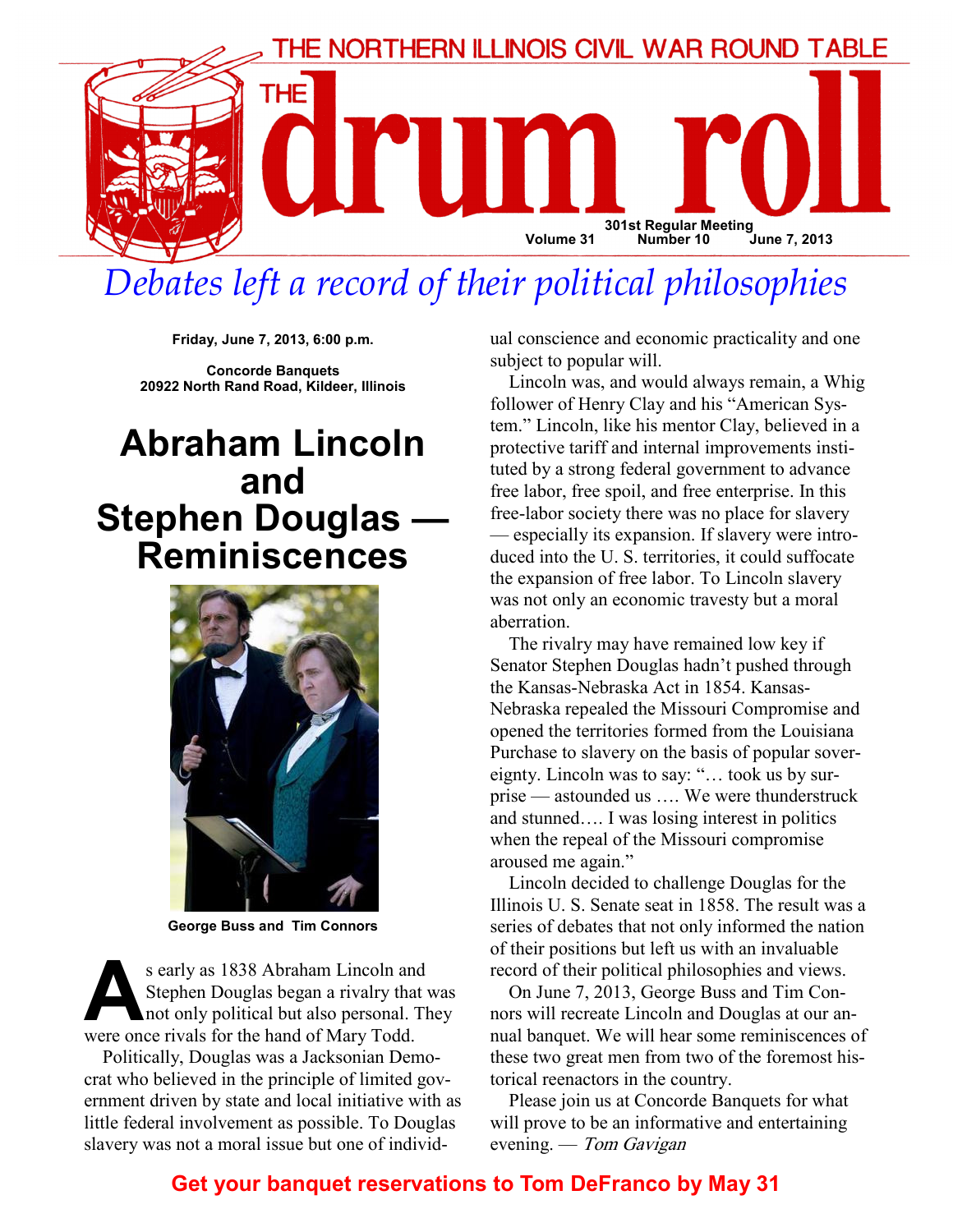# Longstreet at the Operational Level

#### By Tom DeFranco

The Priday May 3, 2013, Harold Knudsen<br>presented to the round table a case for<br>Confederate Lt. General James Long-<br>street as a forward-looking operational chief. If presented to the round table a case for Confederate Lt. General James Longstreet as a forward-looking operational chief. If anyone today would be an expert on Longstreet's military skills, it's Knudsen.

For many years after the Civil War, James Longstreet lived in the shadow of his old Army of

Northern Virginia leaders, Robert E. Lee and Thomas J. "Stonewall" Jackson. As a team, for five campaigns in slightly less than a year, they gave Federal army commanders in the Eastern Theater as much and likely more than they could handle. Because of Confederate post-war squabbling in what became known as the Lost Cause, Longstreet's wartime exploits took a back seat to Lee's and Jackson's.

Knudsen presented a strong case for Longstreet's operational prowess and showed examples of how his attack plans (yes, attacks, for those of us who

still believe that Longstreet was merely a defensive-minded commander) were used as a basis for attacking armies in future wars. A notable example was the similarity between the German deployment for Operation Barbarossa (the 1941 invasion of the Soviet Union) and Longstreet's attack deployment at Chickamauga.

In Longstreet's case, he deployed the bulk of the left wing of the Army of Tennessee (General Braxton Bragg in army command) with a narrow frontage (two brigades wide and five brigades deep). The idea was that after the lead elements of the assaulting force took their casualties, the follow-up units would have more than enough steam left to continue the attack and plow through any further resistance by the targeted enemy units. But there was more to the assault plans than a narrow frontage.

In order to prevent any neighboring Federal units from providing support to the targeted units, Page 2 drum roll, June 2013



General James Longstreet

other Confederate brigades were arrayed on either side of the lead units of the column to engage those neighboring Federal units. Knudsen presented an operational map of a portion of the Wehrmacht's attack plans. The similarity in appearance to Longstreet's plan was uncanny. As to where Longstreet got the idea, it might have been a realization of what he considered wrong with

> the attack plans at Gettysburg. Once contact was made there weren't enough men left to sustain the assault and assure success. By contrast, at Chickamauga Longstreet's attack routed a sizable portion of the Army of the Cumberland from the field.

> The aftermath of Chickamauga led to the siege at Chattanooga. The Confederates had the Federals bottled up at Chattanooga, but that was illusory. Soon after the Union retreat to Chattanooga General William Rosecrans made plans to keep his army supplied. In addition, the Union had a center of

gravity (defined as a "source of the enemies' power that provides moral or physical strength, freedom of action, or will to act") in the form of reinforcements. The Union line of supply was based in Bridgeport/Stevenson, Alabama.

Longstreet divined that the way to slow or possibly stop the Federal resupply efforts was to go after what he considered to be their weakness — Bridgeport itself. This plan was an operationallevel response to the problems facing the Confederates. Bragg disagreed. Bragg had long had the cloud of dissension hanging over his head. Not only were the rank and file soldiers disillusioned with Bragg, but most notably, with few exceptions, Bragg was greatly disliked by his subordinate generals since at least the aftermath of Perryville a year before. Longstreet was implicated as being one of the dissenting parties. Instead of aiming for the perceived operational weakness, Longstreet was sent to Knoxville to deal with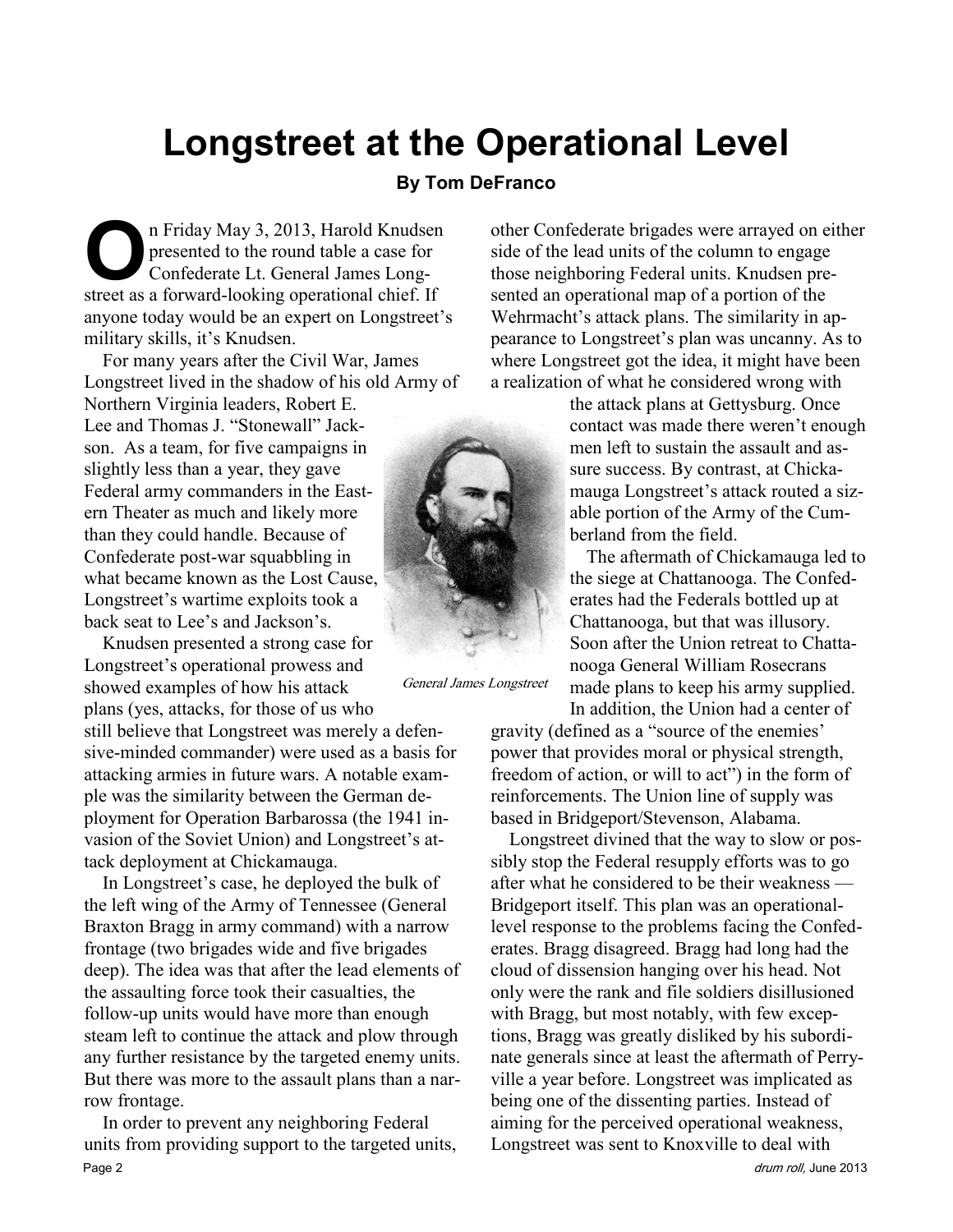General Ambrose Burnside's Army of the Ohio. This ended Longstreet's connection with the Army of Tennessee and a possible opportunity to stem the tide in the war in the West.

On behalf of the Round Table, I wish to thank Harold Knudsen for both his excellent presentation about James Longstreet's operational acumen and his own service to our country.

# Summer Events

June 7-9, Civil War Museum, Kenosha, WI. 5th Annual Salute to Freedom features musical performances, special exhibits, and living history presentations. Information on all Civil War Museum programs is available at (262) 653-4140 or www.thecivilwarmuseum.org.

June 11, McHenry County Civil War Round Table. Rick Andresen will speak on Reconstruction. June 14, Civil War Museum, Kenosha, WI. Rod Miller will speak on the 113th Illinois at Vicksburg, 12 noon.

June 14, Chicago Civil War Round Table. Timothy Smith will speak on Corinth.

June 16, Graue Mill and Museum, Oak Brook. Battlefield Balladeers will present a free program of patriotic, sentimental, and comic songs of the Civil War period, 1 p.m.

June 21, Salt Creek Civil War Round Table. Eric Jacobsen will speak on the Battles of Spring Hill and Franklin, Tennessee.

June 23, Lake County Civil War Round Table. 23, Lake County Civil War Round Table. Annual picnic at Van Patten Woods.

July 1-3, Civil War Museum, Kenosha, WI. Lecture series commemorates the 150th anniversary of the Battle of Gettysburg. Speakers: Lance Herdegen on the Black Hats at Gettysburg; Doug Dammann on Upper Midwesterners at Little Round Top; James Heinz on Alonzo Cushing at Pickett's Charge, 1 p.m. each day.

July 6, Civil War Museum, Kenosha, WI. Living History Saturday offers an opportunity to meet General Ulysses Grant and hear about the Vicksburg Campaign.

July 12, Civil War Museum, Kenosha, WI. Sandra Moats reflects on the Battle of Gettysburg, 150 years later, 12 noon.

July 18, Civil War Museum, Kenosha, WI. Dinner celebrates the opening of a new exhibit, "The Campaigns of '63: Gettysburg and Vicksburg." Marshall Krolick will speak on the 8th Illinois Cavalry.Reservations required for dinner.

#### drum roll, June 2013 **page 3**

#### Executive Committee Meeting

The Executive Committee will hold a meeting on Saturday, June 15, 2013, from 9:00 to 10:00 a.m. prior to the Saturday discussion at the Hoffman Estates Community Bank, 1735 Palatine Road, Hoffman Estates.

#### Book Discussion Group

The Civil War book discussion group at the Eisenhower Library, 4613 North Oketo Avenue (just south of Lawrence Avenue), Harwood Heights, meets on the first Saturday of the month from 10 until 11:30 a.m. The book to be discussed on June 1 is Champion Hill: Decisive Battle for Vicksburg by Timothy Smith.

#### Women's Civil War Book Club

The next book for the Civil War book club for women is *The Red Badge of Courage* by Stephen Crane. The next meeting of the group is scheduled for Saturday, June 15, at 2 p.m. at the home of Ellen Allen, 755 Fox Trail Terrace, Cary. If you are interested in joining the group, please contact Denise Limburg at dlimburg@prodigy.net or (847) 382-1022, or Mary Banks at (847) 497-3149 or zeller1@comcast.net.

# To Contribute to the Drum Roll

All members are welcome to contribute items to the newsletter. Appropriate subjects include (but are not limited to) book reviews, family histories, travel reports, and recent research. Articles should be whatever length is necessary to cover the subject; those that are too long will be divided for insertion in more than one issue. If you have information to share, please send it to Sally Smith, 328 Eastern Avenue, Barrington, Illinois 60010- 4629; telephone (847) 381-6486; or e-mail drum roll4@juno.com.